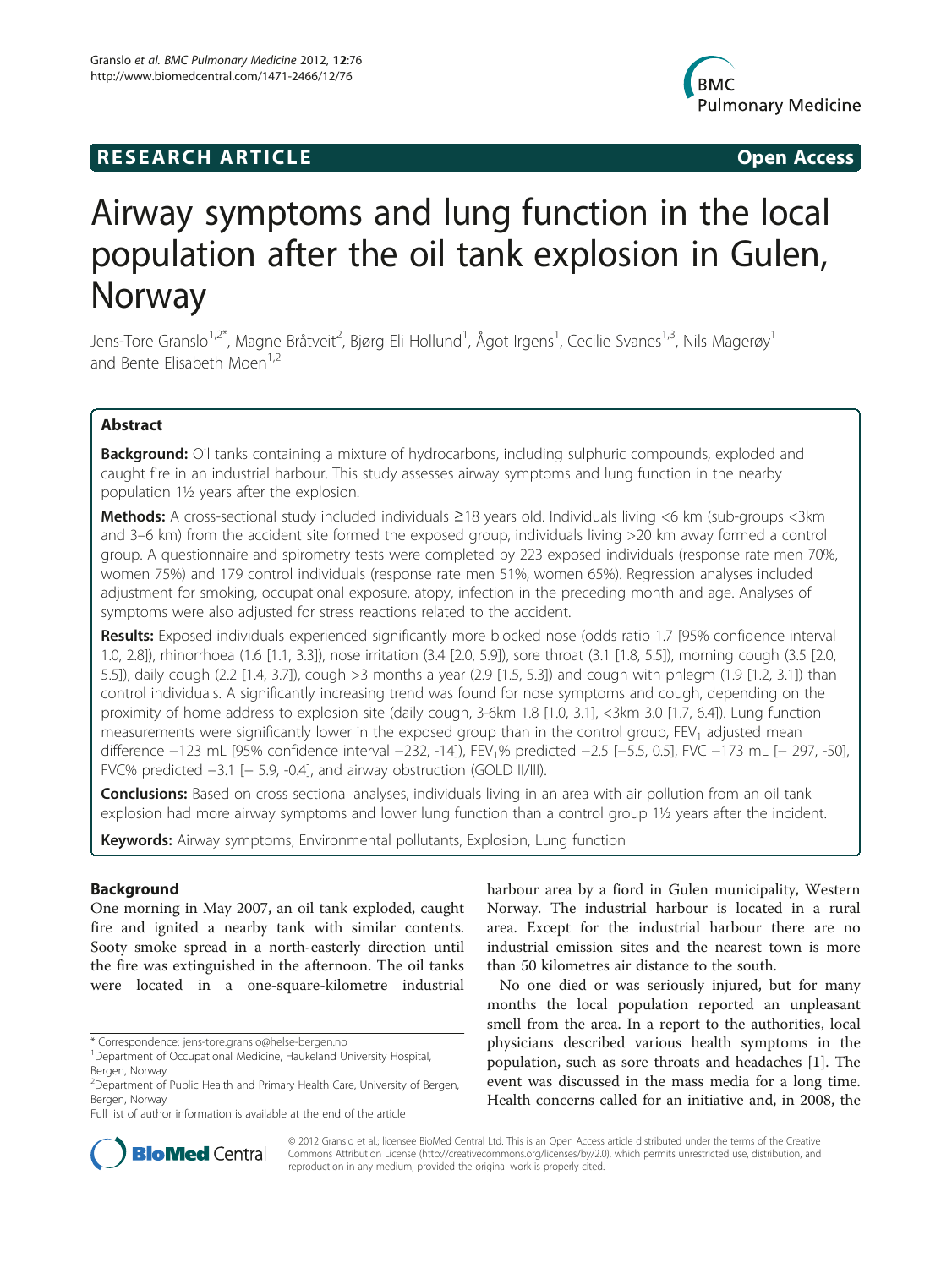national health authorities decided to carry out a health examination of the local population.

Few studies have examined persistent respiratory effects after chemical disasters or other air-polluting accidents. Three months after the catastrophe at the World Trade Center (WTC) in 2001, 191 federal office employees (response rate 68%) who worked in three federal buildings near the WTC and a control group of 155 (response rate 47%) federal office employees in Dallas, Texas, participated in a cross-sectional questionnaire based survey. The prevalence of upper and lower airway symptoms and also of mental health symptoms was higher among the NY employees [[2\]](#page-9-0). About one year (8–16 months) after the WTC accident a selfadministrated questionnaire based study was conducted on 2520 residents from households in buildings within a radius of 1mile/1.5 km from the accident site (household response 22.3%) and a control group of 292 residents (household response 23.3%) in buildings in Upper Manhattan, NY, more than 4.8 miles/9 km north of the accident site [[3](#page-9-0),[4](#page-9-0)]. Participants who lived near the WTC had more upper and lower airway symptoms than the control subjects [\[3,4](#page-9-0)], but lung function was not significantly different  $(p > 0.05)$  [\[3\]](#page-9-0). Six years after a fire in a chemical waste depot containing batteries, acids, bases and paint and 480 metric tons of chemical waste was burnt in the town Drachten in the Netherlands, 138 subjects who had been present in the area at the time of the fire were telephone interviewed for lower respiratory symptoms as part of a case-control study [[5\]](#page-9-0). The interviewed subjects with reported normal respiratory health before the accident were selected for pulmonary examination. All participants with new lower airway symptoms for more than three months after the fire were selected as cases  $(n = 25)$ , a randomly selected group without these criteria  $(n = 99)$  was control. Cases were more likely to have been working or staying within 100 metres of the fire site (high exposed) than more than one kilometre away (low exposed) compared with control subjects. The cases had significantly lower forced expiratory volume one second per cent predicted  $(FEV<sub>1</sub>% pre$ dicted) and higher dose–response slope (DRS) with bronchial histamine provocation than control subjects. High exposed subjects had borderline significantly lower  $FEV<sub>1</sub>%$  predicted (p = 0.099) and borderline higher DRS with histamine provocation ( $p = 0.056$ ) than low exposed subjects [\[5](#page-9-0)]. One to two years after the clean-up of the oil spill from the tanker Prestige off the coast of Spain, a questionnaire based cross-sectional study of 6869 costal fishermen (response rate 76%) from 38 cooperatives along the cost was performed. Local fishermen on the most polluted coastline who took part in clean-up activities had more airway symptoms than a control group of fishermen from non-polluted areas [\[6](#page-9-0)]. About two years

after the accident a group of the most exposed fishermen  $(n = 501)$  and a group of fishermen from the low exposed costal line who did not take part in clean-up activities  $(n = 177)$  were examined for health effects from the exposure including lung function measurements [\[7](#page-9-0)]. This study confirmed the results from the questionnaire based study that exposed had significantly more airway symptoms than control subjects, but nasal symptoms and lung function was not significantly different between the exposure groups, neither was the nonspecific bronchial reactivity measured with metacholine provocation [\[7](#page-9-0)].

These studies varied with respect to exposure, effect measures, time delayed between exposure and study and in study design. The population in the present study is relatively stable and homogenous, and together with the relatively low ambient air pollution expected to be present under normal circumstances in this area, this study could provide interesting information on the effect of an air polluting accident.

Another aspect of this kind of accident is the effect of prolonged media coverage on symptoms in the population. Individuals who have read and heard about disasters through the mass media may develop post- traumatic stress-related symptoms [\[8,9\]](#page-9-0), and medically unexplained physical symptoms [\[9](#page-9-0)]. Adjusting for stress symptoms might lead to better estimates of event-related risk of selfreported symptoms in an affected population. However, possible persistent airway symptoms caused by air pollution from the accident may also contribute to longer lasting stress reaction related to the incident.

The main aim of this study was to assess the prevalence of airway symptoms and lung function in an adult population living close to an air-polluting explosion site compared with a population living far away.

# Methods

#### Exposure

The tank that exploded contained remnants of sulphuric gasoline (coker gasoline), 50  $m<sup>3</sup>$  of alkalinised sludge containing sodium thiolates (mercaptans), 200  $m<sup>3</sup>$  of treated wastewater and 15  $m<sup>3</sup>$  of concentrated hydrochloric acid. The smoke content was not analysed, but thiols and other sulphides were probably oxidised, forming sulphuric dioxide  $(SO<sub>2</sub>)$  during the fire. Air measurements in the industrial harbour two to three weeks after the accident showed low levels of mercaptans [\[10](#page-9-0)]. Sulphuric compounds from the tanks were probably also spread to the soil and water in the industrial area.

Clean-up operations started soon after the accident. Contaminated soil was collected and stored in big bags, but was not removed from the harbour area until 2010, three years later.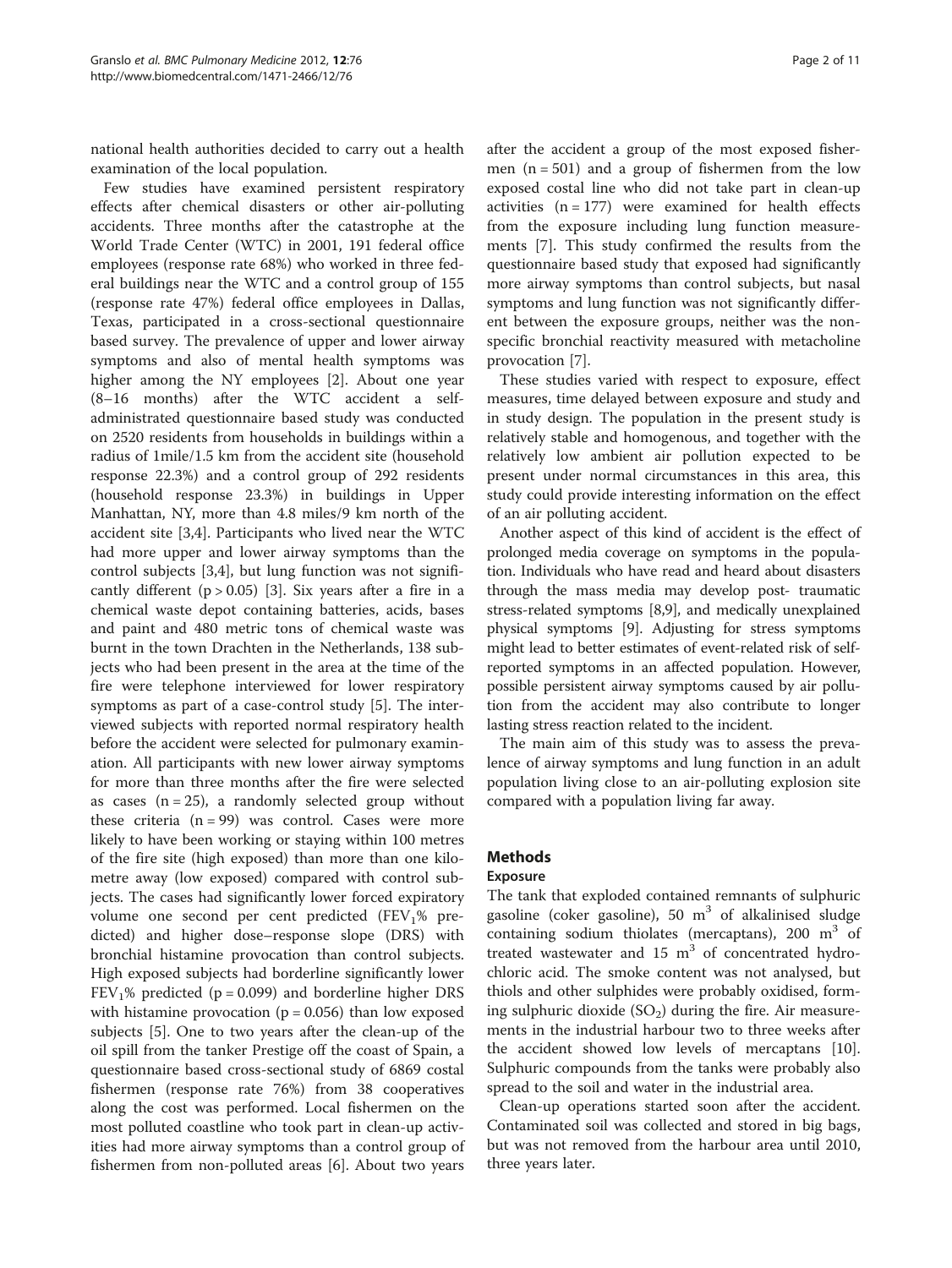In an area west, north and east of the accident site within a distance of six kilometres there are individual and small clusters of houses spread within the whole area mainly along the roads. This area is separated by fields, hills and woodland from houses further away. South and south west of the harbour is the fiord. Except for their neighbourhood to the industrial harbour the inhabitants in this area, which belong to two municipalities, live in a rural environment with low road traffic. The average distance from the accident site to the residential addresses for the inhabitants is about 3.7 kilometres (range 1–6 km).We anticipated that the highest environmental chemical exposure from the accident had been within this area, and all the inhabitants here were defined as exposed to the pollution from the accident. We also anticipated that people living 1–3 kilometres from the accident site had been more exposed to pollution from the accident than those living 3–6 kilometres away. The control group was selected from inhabitants living in two separate areas to the east and north east of the industrial harbour in the same two municipalities as the exposure area, but an average 28 kilometres away (range >20-30 km). We anticipated low accident related exposure in the control areas, but otherwise the residence environment was considered to be similar to the area where the exposed population lived, with small clusters of houses in a rural environment.

#### Study design and population

This cross sectional study was carried out 18 months after the explosion, from November 2008 to March 2009. Information about residence was obtained from the National Population Register.

All inhabitants from 18 years old and upwards living within six kilometres (average distance 3.7 kilometres) of the accident site at the time of the incident were defined as exposed  $(N = 308)$ . A random sample of inhabitants living more than 20 kilometres away (average distance 28 kilometres) in the same two municipalities, were defined as controls  $(N = 316)$ . These controls had the same age and gender distributions as the exposed.

The population was informed about the study at a public meeting, through the local press, television channels and posters in public buildings. A letter inviting recipients to a health examination in the local municipality, a questionnaire and up to two reminders were sent by mail to each selected person.

Lists of workers employed in the industrial harbour at the time of the accident were obtained from the local employers. Inhabitants in the control group who worked in the industrial harbour were excluded from the study population.

A total of 402 individuals participated, 223 in the exposed group (115 men, response rate 70%, and 108 women, response rate 75%), and 179 in the control group (99 men, response rate 51% and 80 women, response rate 65%). In the exposed group, 59 men and 55 women lived within three kilometres, and 56 men and 53 women lived from three to six kilometres from the explosion site. The non-responder group comprised mostly of younger adults, especially younger men.

# Airway symptoms

Questions about symptoms from lower airways included (yes/no): Usually morning cough, daily cough, cough at least three months a year, cough with phlegm, cough with phlegm at least three months a year, dyspnoea while walking on flat ground, dyspnoea while walking uphill compared to others, ever had episodes of wheezing from chest, were taken from the ATS-DLD-78A questionnaire [\[11](#page-9-0)].

Questions about current symptoms from upper airways: Blocked nose, rhinorrhoea, irritated nose and sore throat, were taken from the Wasserfallen et al. validated questionnaire [[12\]](#page-9-0). Participants were to report the degree of present symptoms on a five-point scale (0–4).

# Lung function

Spirometry was performed in accordance with the ATS/ ERS standardisation recommendation from 2005 [\[13](#page-9-0)], but accepting 200 mL repeatability in accordance with the 1994 recommendation [[14](#page-9-0)]. A dry wedge spirometer, 'Vitalograph Gold Standard plus' (model 2160) was used for all measurements. Among men, 99 spirograms were found to be acceptable in the exposed group and 91 in the control group; for women, the figures were 94 and 71, respectively.

The chosen forced expiratory volume in one second  $(FEV<sub>1</sub>)$  and forced vital capacity (FVC) were compared with reference (predicted) values from a non-smoking, healthy, west-coast Norwegian population [\[15](#page-9-0)]. Spirometry was performed before and 15 minutes after inhaling 0.4 mg adrenergic beta2-agonist salbutamol from a Discus inhalator [\[16](#page-9-0)]. Airway obstruction was defined as FEV<sub>1</sub>% predicted <80% and an FEV<sub>1</sub>/FVC ratio <0.70, which is moderate and severe obstruction according to the GOLD criteria [\[17\]](#page-9-0).

# Post-traumatic stress symptoms

To assess stress symptoms relating to the 2007 accident, questions were included from the Impact of Event Scale-Revised (IES-R) [\[18](#page-9-0)]. This scale is suggested to be useful when screening for signs of post-traumatic stress (PTSD) [[19\]](#page-9-0). It contains 22 questions on different stress symptoms experienced during the past week relating to the 2007 accident. Answers were given on a five-point scale, from 0 (not at all) to 4 (extreme). The maximum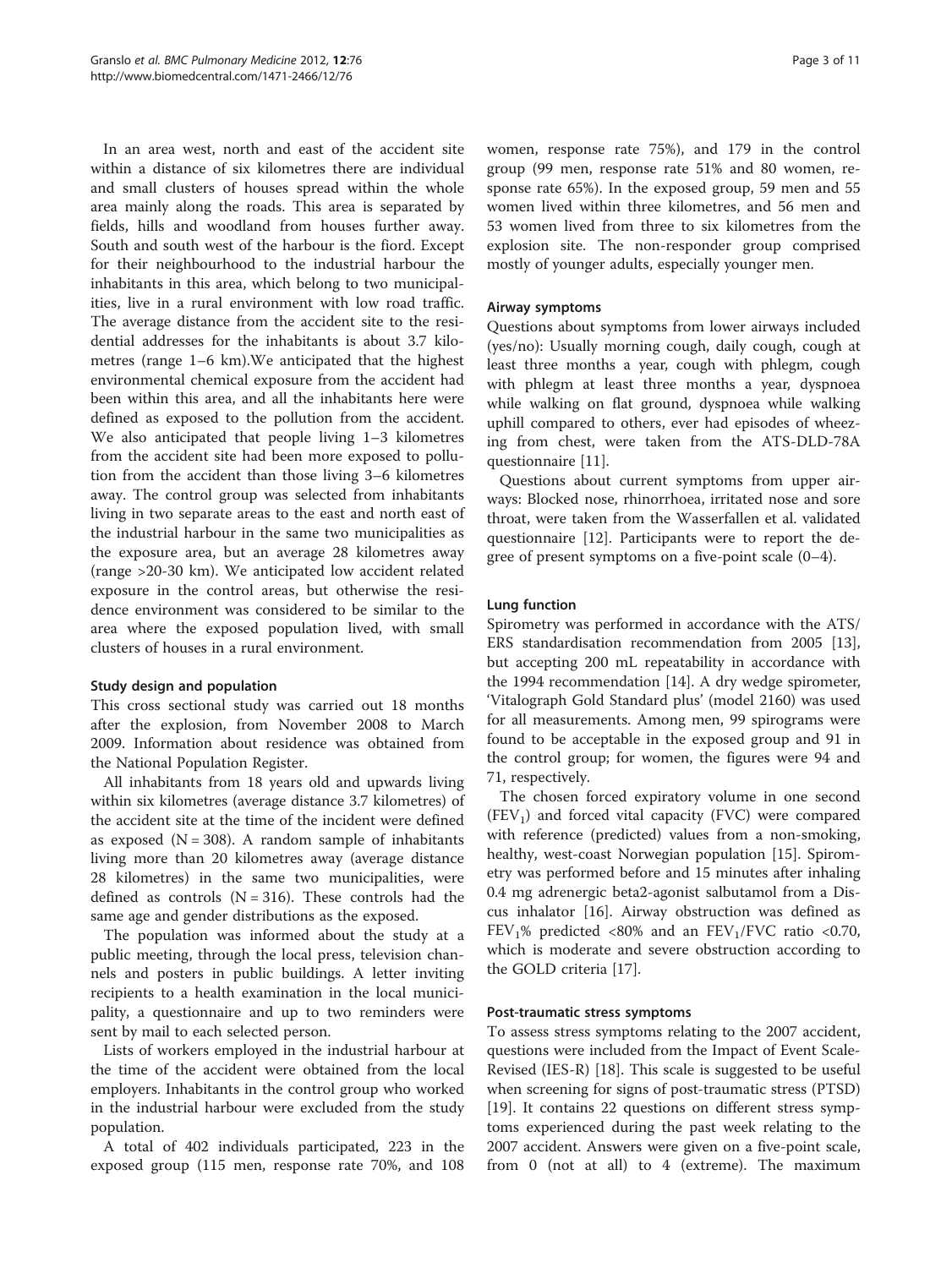obtainable impact score was 88, a high number representing a high symptom level. A cut-off value of 22 was used as this has been shown to be optimal for classification accuracy, sensitivity and specificity of PTSD [\[20](#page-9-0)].

## Population characteristics and covariates

The participants were asked (yes /no): Have you had an infection in the preceding month, and have you cat or dog, moisture damage or carpeted floors in your home. They were also asked about years of education after lower secondary school, whether they were working, were on sick leave or rehabilitation, in receipt of disability pension, retirement pension or were students.

Subjects in employment were asked to state their occupation and industry using free text. Information about current occupation was coded as a three-digit code in accordance with the Norwegian version of the International Standard Classification of Occupation (ISCO −88) by two skilled researchers [\[21](#page-9-0)]. The individual's occupation was then linked to a general population jobexposure matrix (JEM) which classifies each occupation into none, low or high exposure according to occupational exposure to mineral dust, biological dust or fumes/gases [\[22\]](#page-9-0). In the present study we classified these three exposure groups into two where the original none and low exposure groups were merged.

Information was also obtained about years of daily smoking, previous smoking (yes/no), and cigarettes per day for current smokers. Smoking was defined as present versus never/previous smoking.

A blood sample was taken by vein puncture, and the blood was coagulated in tubes at room temperature and centrifuged for serum within two hours. Serum was analysed at the laboratory at Haukeland University Hospital the next day using Phadiatop $^{\circledR}$  based on the Immuno-CAP-FEIA system (Phadia AB, Uppsala, Sweden). Subjects with positive Phadiatop<sup>®</sup> (specific IgE toward one or more of the following airway allergens: Dermatophagoides pteronyssinus, Cladosporium herbarum, cat, dog, horse, birch, timothy and mugwort) results were defined as having atopy.

The height and weight of participants were measured while wearing indoor clothing without shoes and jacket. Height was used as a covariate.

The described population characteristics and covariates were assessed because they may be associated with respiratory health or lung function.

# Statistical analyses

Comparison of characteristics variables among exposed and controls were done by Pearson Chi-Square test, or Fisher exact test for small numbers in categorical variables. Continuous variables were compared by independent sample t-tests. However, when the continuous variables were not normally distributed, the Mann–Whitney U test was used.

The relationship between categorical airway symptoms and exposure groups was analysed by logistic regression, adjusting for smoking (present versus previous or never), present occupational exposure (high versus low), Phadia $top^{\otimes}$  (positive versus negative), infection in the preceding month (yes versus no), age (continuous scale) and impact score (≥22 versus <22). The answers to the upper airway symptoms were dichotomised; answers 0 and 1 were defined as no symptom and 2 to 4 as symptom present. We categorized the answers to these questions, as the underlying variables are naturally categorical (like symptoms from lower airways) [\[23](#page-9-0)]. Regression analyses with adjustments were not performed if the number were less than six individuals in any of the exposure groups. The relationship between continuous values as spirometry results and exposure was analysed by linear regression models, adjusting for smoking, occupational exposure, Phadiatop $^{\circledR}$ , infection in the preceding month, age and height.

Most comparisons were performed for both genders and for men and women separately. When analysing men and women together, adjustment for gender (women versus men) was done.

In order to investigate a possible exposure-response of air polluting airway effect on the population within the 6 kilometre distance from the site, we made post-hoc calculations by analysing the airway effects separately for those living within three kilometres and those living 3–6 kilometres of the site, both compared to the control group. In total, 59 men and 55 women lived within three kilometres (average distance 26 kilometres), and 56 men and 53 women lived from three to six kilometres from the explosion site (average distance 4.7 kilometres).

If there were missing data points such as if a participant did not fill in a question in the questionnaire, this question was not used for that person in analyses. An exception for omitting a missed data point was if it seemed logical not doing so out of the context for the question. If a person answered "no" to each of the questions "have you usually morning cough", "daily cough" or cough with phlegm", and did not answer the question "have you cough more than three months a year", then we anticipated that the answer also should be "no" here, and we used the answer "no" in the analyse for that question.

The comparative tests were two-sided, and p-values below 0.05 were considered significant. SPSS 18.0 was used for statistical analyses.

The study was approved by the Regional Committee for Medical Ethics of Western Norway and Norwegian Social Science Data Services.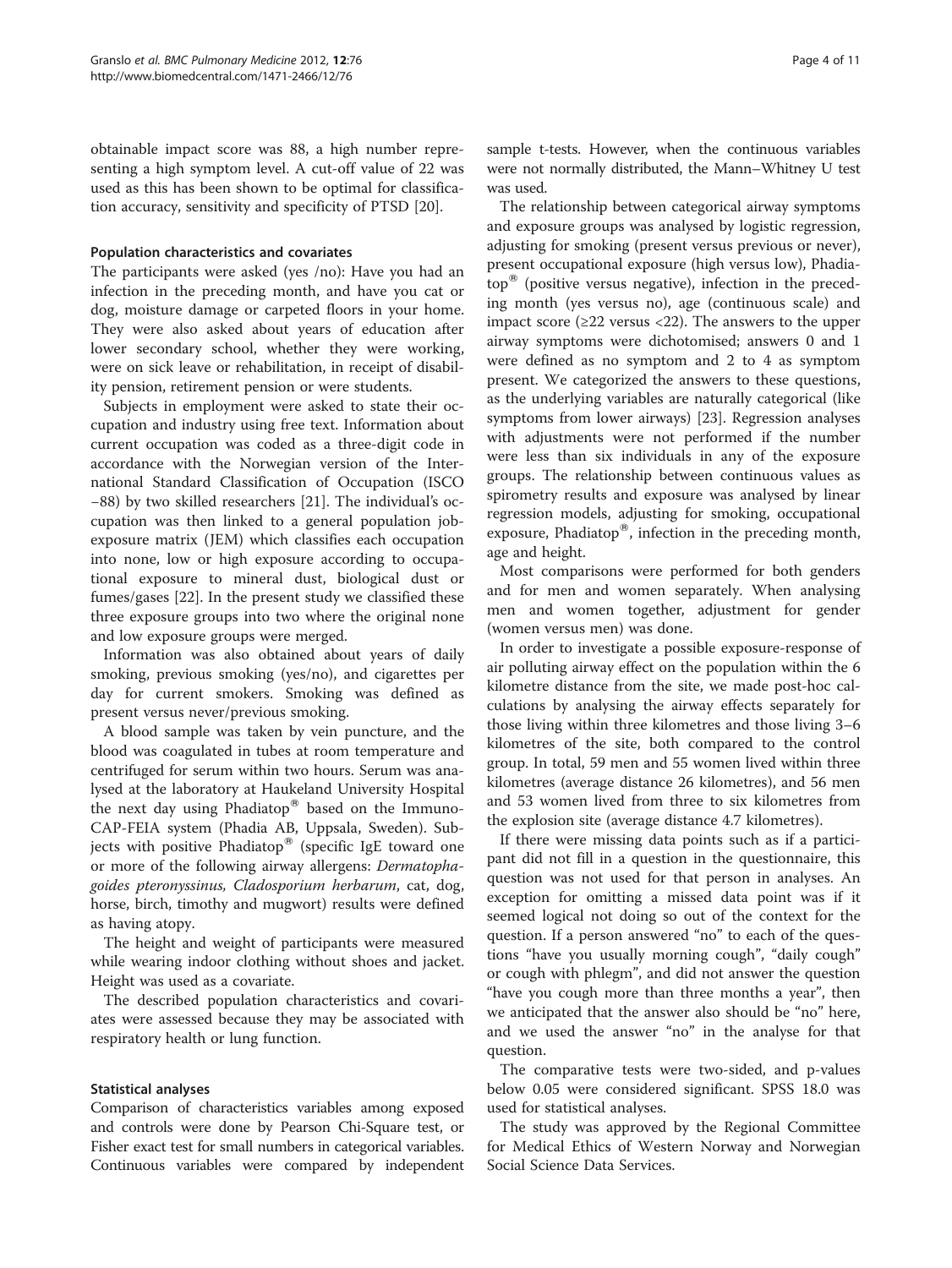## Results

Most population characteristics were similar when the exposed group and control group were compared, including the possible non-occupational environmental risk factors for airway symptoms as cats and dogs at home, building moisture at home and floor carpets at home. The prevalence of atopy among men was significantly lower and present smoking among women significantly higher in the exposed group (Table 1). All respondents with an impact score ≥22 were in the exposed group except for one woman in the control group.

Most airway symptoms were significantly more common in the group living less than six kilometres from the accident site than among control subjects (Table [2](#page-5-0)). The differences were also statistically significant for nose irritation, sore throat and cough in both men and women, adjusting for potential confounders (Table [3](#page-6-0)).

Those in the exposed group living less than three kilometres from the accident site had higher odds ratios for most symptoms compared to those living three to six kilometres away. This trend was significant for blocked nose, rhinorrhoea, nose irritations and cough among men (Table [3\)](#page-6-0), and in addition for sore throat when both genders were analysed together (Table [2](#page-5-0)). The exposureresponse pattern appeared to be less consistent among women than among men (Table [3\)](#page-6-0).

The significant odds ratios in Tables [2](#page-5-0) and [3](#page-6-0) were still significant after sensitivity testing by excluding participants with impact score above 21 (data not given). In the exposed group living within six kilometres of the accident site, 42 individuals (32 men and 10 women) worked in companies at the site of the accident in May 2007. Adding an adjustment for work in these companies to the regression model did not change the results in Tables [2](#page-5-0) and [3](#page-6-0) (data not given).

Analysing the relationship between daily coughing and exposure group (home address) yielded a significant relationship between the symptom and residence less than three kilometres from the accident site (Table [4](#page-7-0)).

|  |  |  |  |  |  | Table 1 Characteristics in men and women aged ≥18 years old according to exposure from oil tank explosion |
|--|--|--|--|--|--|-----------------------------------------------------------------------------------------------------------|
|--|--|--|--|--|--|-----------------------------------------------------------------------------------------------------------|

|                                                 |                          |                     | Men                         |                     | Women               |                      |                     |
|-------------------------------------------------|--------------------------|---------------------|-----------------------------|---------------------|---------------------|----------------------|---------------------|
|                                                 |                          | Control<br>$n = 99$ | <b>Exposed</b><br>$n = 115$ | P- value            | Control<br>$n = 80$ | Exposed<br>$n = 108$ | P-value             |
| Age                                             | AM $(SD)^a$              | 48.3 (14.3)         | 48.2 (17.5)                 | $0.95^{\rm b}$      | 47.2 (14.9)         | 45.3 (15.9)          | $0.42^{b}$          |
| At work                                         | n(%)                     | 81 (82)             | 84 (73)                     | 0.13 <sup>c</sup>   | 61 (76)             | 77(71)               | $0.45^{\circ}$      |
| Sick leave/rehabilitation                       | n(%)                     | 0(0)                | 3(3)                        | ÷.                  | 7(9)                | 8(7)                 | $0.74^{\circ}$      |
| Disability pension                              | n(%)                     | 5(5)                | 8(7)                        | 0.78 <sup>c</sup>   | 6(8)                | 6(6)                 | 0.76 <sup>c</sup>   |
| Retirement pension                              | n(%)                     | 9(9)                | 18 (16)                     | $0.15^{c}$          | 7(9)                | 13(12)               | 0.47 <sup>c</sup>   |
| Student                                         | n(%)                     | 5(5)                | 3(3)                        | $0.48^{c}$          | 7(9)                | 11(10)               | 0.74 <sup>c</sup>   |
| Others                                          | n(%)                     | O(0)                | 0(0)                        |                     | 0(0)                | 2(2)                 |                     |
| Years of education after lower secondary school | Med $(Q1,Q3)^d$          | 3(1, 4.5)           | 3(1, 4)                     | $0.34$ <sup>f</sup> | 3(2, 6)             | 3(2, 5)              | 0.45 <sup>f</sup>   |
| High occupational exposure                      | n(%)                     | 37 (38)             | 37 (32)                     | 0.39 <sup>c</sup>   | 4(5)                | 11(10)               | 0.20 <sup>c</sup>   |
| Smoking status                                  |                          |                     |                             |                     |                     |                      |                     |
| Present smoking                                 | n(%)                     | 25(25)              | 34 (30)                     | 0.54 <sup>c</sup>   | 11(14)              | 28 (26)              | 0.047 <sup>c</sup>  |
| Years                                           | Med $(Q1,Q3)^d$          | 22 (14, 30)         | 20 (10, 37)                 | 0.98 <sup>f</sup>   | 20 (20, 35)         | 22 (10, 30)          | 0.99 <sup>f</sup>   |
| Present cigarettes pr day                       | Med (Q1,Q3) <sup>d</sup> | 10(9)               | 12(5)                       | 0.37 <sup>f</sup>   | 10(9)               | 10(5)                | 0.82 <sup>f</sup>   |
| Farlier smoked                                  | n(%)                     | 39 (39)             | 40 (35)                     | $0.74^{\circ}$      | 30 (38)             | 31 (35)              | 0.56 <sup>c</sup>   |
| Years                                           | Med $(Q1,Q3)^d$          | 15 (10, 22)         | 18 (10, 30)                 | 0.62 <sup>f</sup>   | 15(5, 20)           | 10(8, 18)            | $0.71$ <sup>f</sup> |
| Never smoked                                    | n(%)                     | 33 (33)             | 41 (36)                     | 0.84 <sup>c</sup>   | 37 (46)             | 48 (44)              | $0,28^c$            |
| Cats or dogs at home                            | n(%)                     | 39 (39)             | 46 (40)                     | 0.62 <sup>c</sup>   | 34 (43)             | 50 (46)              | 0.61 <sup>c</sup>   |
| Building moisture at home                       | n(%)                     | 8(8)                | 8(7)                        | 0.90 <sup>c</sup>   | 4(5)                | 9(8)                 | 0.79 <sup>c</sup>   |
| Floor carpets at home                           | n(%)                     | 3(3)                | 2(2)                        | $0,66^\mathrm{e}$   | 4(5)                | 2(2)                 | $0.40^\mathrm{e}$   |
| Infection in the preceding month                | n(%)                     | 36 (37)             | 33 (29)                     | 0.23 <sup>c</sup>   | 25(31)              | 39 (36)              | 0.46 <sup>c</sup>   |
| Impact score $> = 22$                           | n(%)                     | 0(0)                | 11(10)                      |                     | 1(1)                | 10(9)                | $0.026^{\circ}$     |
| Height (m)                                      | AM $(SD)^a$              | 1,79 (0,06)         | 1,79 (0,05)                 | $0.71^{b}$          | 1,67(0,05)          | 1,66 (0,06)          | $0.32^{b}$          |
| Body mass index (kg/m <sup>2</sup> )            | AM $(SD)^a$              | 26.5(3.7)           | 26.9(4.0)                   | 0.52 <sup>b</sup>   | 27.6(5.5)           | 26.3(6.4)            | $0.14^{b}$          |
| Phadiatop <sup>®</sup> positive                 | n(%)                     | 31 (31)             | 22 (19)                     | 0.046 <sup>c</sup>  | 15 (19)             | 25 (23)              | $0.45^{\circ}$      |

Exposed status was defined as living <6 km (average 3.7 km) from the explosion site; control status as living >20 km (average 28 km) from the explosion site a firthmetic mean (Standard deviation). <sup>b</sup> Independent sample t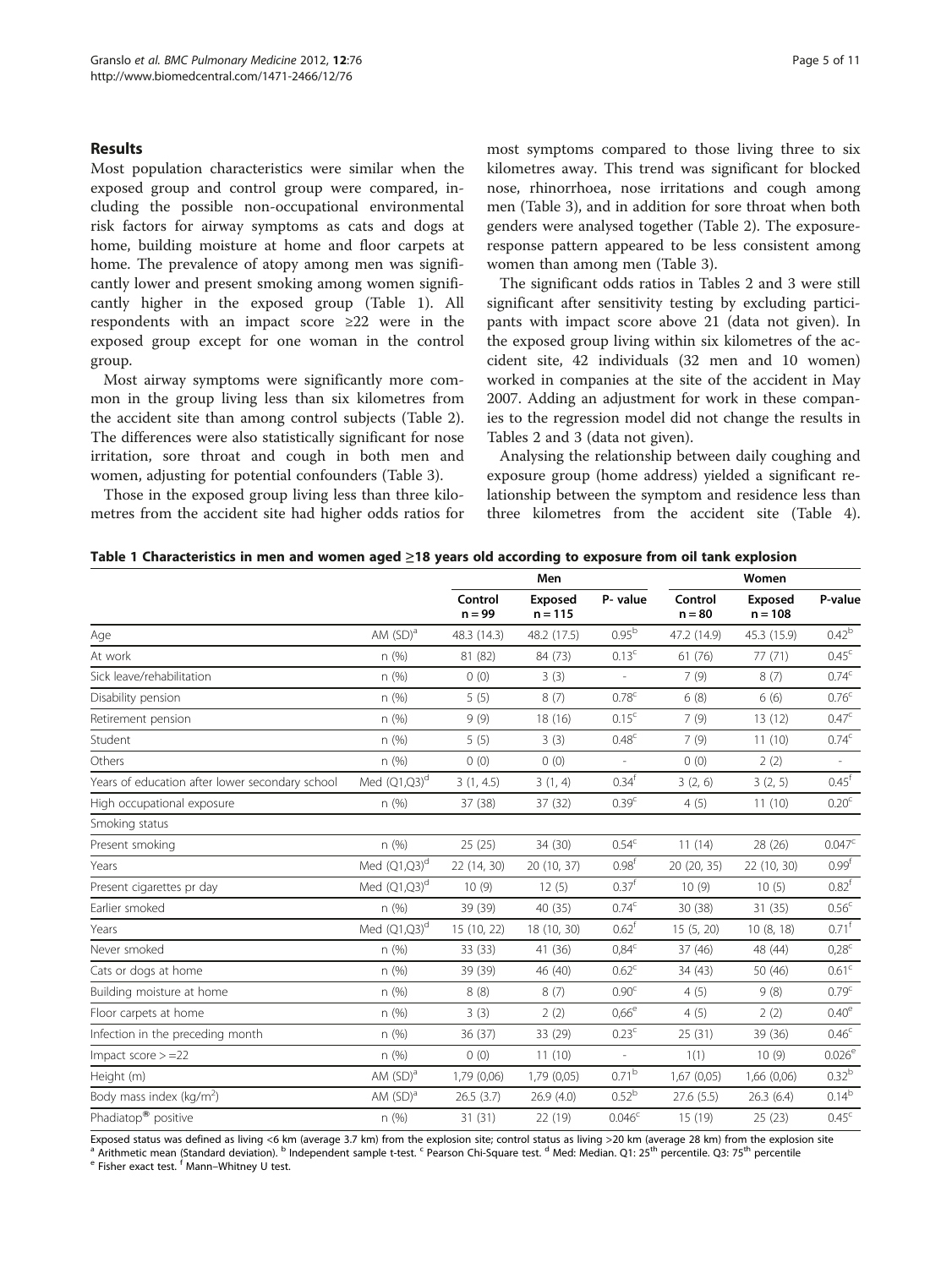|                               |           |                | Main group analysis                                |                     | Sub-group analysis                 |                            |                                        |                                           |  |  |
|-------------------------------|-----------|----------------|----------------------------------------------------|---------------------|------------------------------------|----------------------------|----------------------------------------|-------------------------------------------|--|--|
|                               | Control   | <b>Exposed</b> | <b>Exposed</b><br>( <sub>6</sub> km)<br>vs control | Exposed<br>$3-6$ km | Exposed<br>$(3-6km)$<br>vs control | <b>Exposed</b><br>$<$ 3 km | <b>Exposed</b><br>(<3km)<br>vs control | Linear trend:<br>control/<br>3-6 km/<3 km |  |  |
|                               | $n = 179$ | $n = 223$      |                                                    | $n = 114$           |                                    | $n = 109$                  |                                        |                                           |  |  |
|                               | n(%)      | n(%)           | OR (95% CI) <sup>ab</sup>                          | $\%$                | OR (95% CI) <sup>ab</sup>          | %                          | OR (95% CI) <sup>ab</sup>              | P-value <sup>b</sup>                      |  |  |
| Blocked nose                  | 37(21)    | 71 (32)        | 1.7(1.0, 2.8)                                      | 28                  | $1.5$ (0.8, 2.6)                   | 36                         | 2.0(1.1, 3.6)                          | 0.020                                     |  |  |
| Rhinorrhoea                   | 24 (13)   | 52 (23)        | 1.9(1.1, 3.4)                                      | 21                  | 1.6(0.9, 3.1)                      | 26                         | 2.4(1.2, 4.6)                          | 0.010                                     |  |  |
| Irritated nose                | 24 (13)   | 79 (35)        | $3.4$ (2.0, 5.9)                                   | 34                  | 3.2(1.7, 5.9)                      | 37                         | 3.7(2.0, 7.0)                          | < 0.001                                   |  |  |
| Sore throat                   | 22 (12)   | 73 (33)        | $3.1$ $(1.8, 5.5)$                                 | 34                  | 3.4(1.8, 6.3)                      | 31                         | 2.9(1.5, 6.6)                          | 0.001                                     |  |  |
| Morning cough                 | 26(15)    | 74 (33)        | 3.5(2.0, 6.2)                                      | 33                  | 3.0(1.6, 5.7)                      | 33                         | $4.3$ $(2.2, 6.7)$                     | < 0.001                                   |  |  |
| Daily cough                   | 42 (24)   | 91 (42)        | 2.3(1.4, 3.7)                                      | 38                  | 1.8(1.0, 3.1)                      | 46                         | 3.0(1.7, 6.4)                          | < 0.001                                   |  |  |
| Cough $>$ 3 mo/yr             | 21(12)    | 64 (29)        | 2.9(1.5, 5.3)                                      | 24                  | $2.1$ $(1.0, 4.3)$                 | 34                         | $4.1$ $(2.0, 8.4)$                     | < 0.001                                   |  |  |
| Cough with phlegm             | 45 (26)   | 82 (38)        | 1.9(1.2, 3.1)                                      | 39                  | 1.8(1.0, 3.2)                      | 37                         | 2.1(1.2, 3.8)                          | 0.010                                     |  |  |
| Cough with phlegm $>$ 3 mo/yr | 11(6)     | 39 (17)        | 2.9(1.3, 6.2)                                      | 13                  | $1.6$ (0.6, 3.8)                   | 22                         | $5.7$ (2.3, 14.2)                      | < 0.001                                   |  |  |
| Dyspnoeic walking flat        | 13(7)     | 30 (14)        | 1.8(0.9, 3.8)                                      | 15                  | $1.8$ (0.8, 4.0)                   | 12                         | 1.9(0.8, 4.5)                          | 0.132                                     |  |  |
| Dyspnoeic walking uphill      | 44 (25)   | 75 (35)        | 1.5(0.9, 2.4)                                      | 33                  | 1.3(0.7, 2.3)                      | 37                         | 1.7(0.95, 3.0)                         | 0.075                                     |  |  |
| Ever chest wheeze             | 21(12)    | 36 (16)        | 1.7(0.8, 3.2)                                      | 15                  | 1.3(0.6, 2.9)                      | 17                         | 2.2 (0.98, 4.9)                        | 0.061                                     |  |  |

<span id="page-5-0"></span>Table 2 Prevalence and odds ratio (OR) of airway symptoms according to exposure from oil tank explosion

Exposed status was defined as living <6 km (average 3.7 km) from the explosion site; control status as living >20 km (average 28 km) from the explosion site. Increasing intensity of exposure within the exposed group was defined by dividing the exposed group in those living 3–6 km (average 4.7 km) and <3 km (average 2.6 km) from the explosion site.

a Odds ratio (95% confident interval). <sup>b</sup>Logistic regression models with adjustment for smoking, occupational exposure, atopy (defined by Phadiatop®), infection in the preceding month, post-traumatic stress impact score, age and gender.

Smoking, Phadiatop $^{\circledR}$  and impact score also had odds ratios above two, but among men estimates were higher for home address close to the accident site (Table [4\)](#page-7-0).

Linear multiple regression analyses with men and women together and controlling for covariates, showed lower lung function in the exposed group living <6 km from the accident site than in the control group living  $>20$  km away, significant for  $FEV_1$  (mL), FVC (mL) and FVC% predicted (Table [5](#page-7-0)). In linear multiple regression analyses lower  $FEV_1$  (mL) and FVC (mL) were also found among both men and women in the exposed group  $( $6km$ ) when control$ ling for covariates, but the findings were only statistically significant for FVC among men (Table [6](#page-8-0)). Among men, these lung function values were lower in the within-three-kilometre group than the three-tosix-kilometre group (Table [6\)](#page-8-0).

In a logistic regression model adjusting for covariates there were more obstructive lung functions, defined as  $FEV<sub>1</sub>%$  predicted below 80% and an  $FEV<sub>1</sub>/FVC$  ratio below 0.70, in the exposed group for men and women together, and were significant for pre-bronchodilator measurements and nearly significant  $(p = 0.054)$  for post-bronchodilator measurements compared to the control group (Table [5](#page-7-0)). The prevalence of obstructive lung function was also higher in the exposed group for men and women separately (Table [6](#page-8-0)), and the figures became significant when analysing the genders together. The association of exposure with more symptoms and lower lung function was apparently similar among atopic and non-atopic (defined by Phadiatop®) in stratified analyses (Additional file [1](#page-9-0).Table 1 in on-line repository and Table 2 in on-line repository).

# **Discussion**

One and a half years after an explosion and fire in two tanks in a small industrial harbour, the individuals living within six kilometres of the explosion site had a doubled risk of airway symptoms as compared to a control group living more than twenty kilometres away. This was found for both upper and lower airway symptoms. An exposure-response relationship was significant with more symptoms among individuals living within three kilometres from the explosion site as compared to those living slightly further away, and this trend was also significant for men separately. The exposed individuals also had lower lung function and more airway obstruction (GOLD II/III) compared with the control group. Furthermore lung function was lower both among exposed men and women separately and became significant when analysing the genders together.

The findings of more airway symptoms in the exposed group are in accordance with a study conducted eight to 16 months after the WTC incident, where residents living within one and a half kilometres from ground zero had more coughs, wheezes and dyspnoea [[3\]](#page-9-0), and more nose irritation and sore throats [[4\]](#page-9-0), than a control group of residents living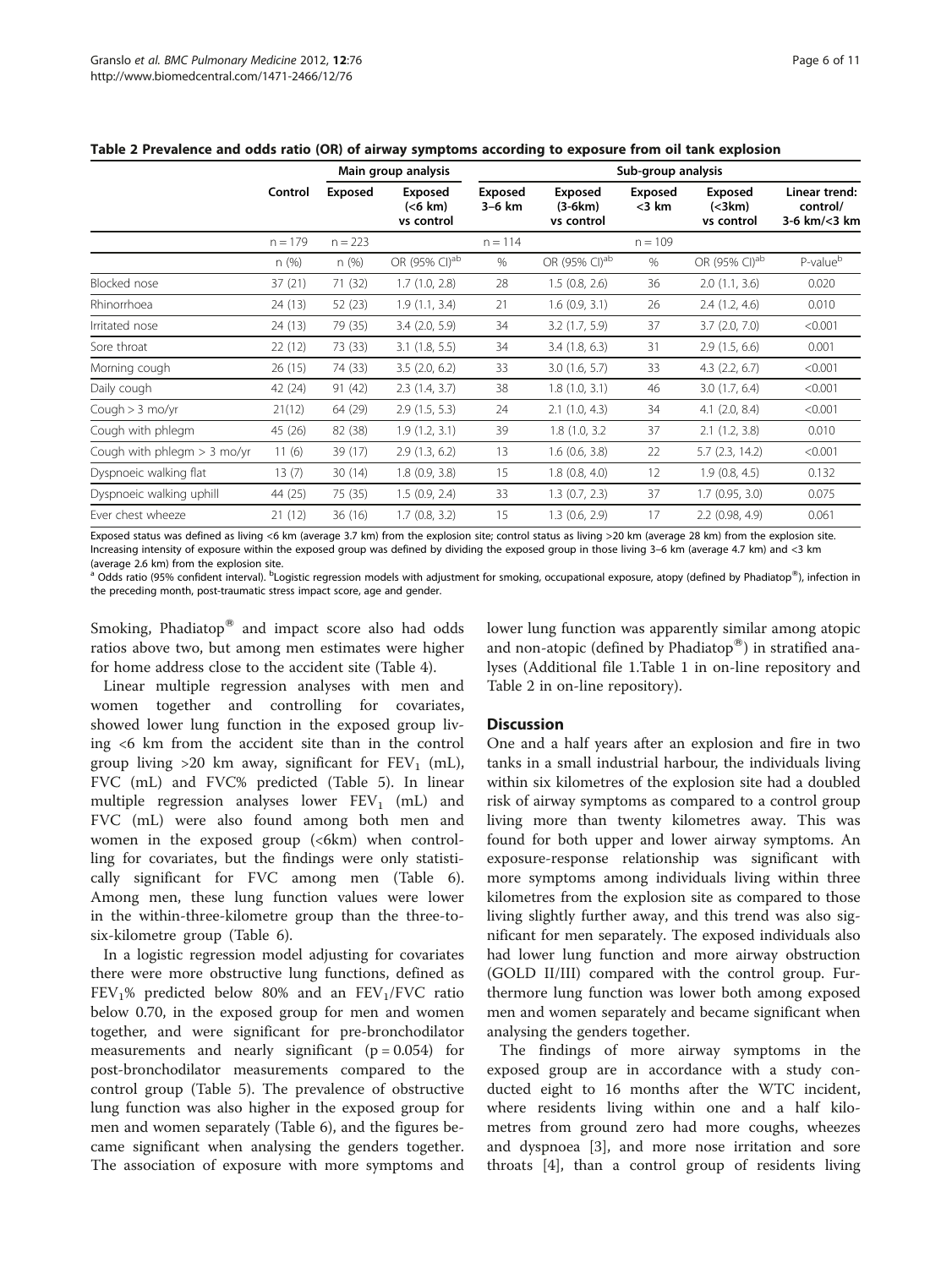|                               |          | Main group analysis |                                  | Sub-group analysis       |                                     |                     |                                  |                                           |  |
|-------------------------------|----------|---------------------|----------------------------------|--------------------------|-------------------------------------|---------------------|----------------------------------|-------------------------------------------|--|
|                               | Control  | Exposed             | Exposed<br>(< 6km)<br>vs control | <b>Exposed</b><br>3-6 km | Exposed<br>$(3-6 km)$<br>vs control | Exposed<br>$<$ 3 km | Exposed<br>(<3 km)<br>vs control | Linear trend:<br>control/<br>3-6 km/<3 km |  |
| Men                           | $n = 99$ | $n = 115$           |                                  | $n = 59$                 |                                     | $n = 56$            |                                  |                                           |  |
|                               | n(%)     | n(%)                | OR (95% CI) <sup>ab</sup>        | $\%$                     | OR (95% CI) <sup>ab</sup>           | %                   | OR (95% CI) <sup>ab</sup>        | P-value <sup>b</sup>                      |  |
| Blocked nose                  | 24 (24)  | 41 (36)             | 1.8(0.9, 3.5)                    | 32                       | 1.5(0.7,3.3)                        | 39                  | $2.2$ (1.0, 5.0)                 | 0.046                                     |  |
| Rhinorrhoea                   | 13(13)   | 29 (25)             | 1.9(0.8, 4.8)                    | 24                       | 2.2(0.9,5.3)                        | 27                  | 2.8(1.1, 7.3)                    | 0.03                                      |  |
| Irritated nose                | 15(15)   | 45 (39)             | 3.1(1.4, 7.2)                    | 36                       | 3.4 (1.5, 7.8)                      | 43                  | 4.9 (2.0, 12)                    | < 0.001                                   |  |
| Sore throat                   | 15(15)   | 37 (32)             | 2.5(1.2, 5.2)                    | 37                       | 3.0(1.3, 6.8)                       | 27                  | 1.8(0.7, 4.7)                    | 0.10                                      |  |
| Morning cough                 | 21(21)   | 37 (32)             | 2.1(1.0, 4.4)                    | 29                       | $1.4$ (0.6, 3.3)                    | 36                  | 3.7(1.5, 9.1)                    | 0.007                                     |  |
| Daily cough                   | 30(30)   | 52 (45)             | 2.0(1.1, 3.7)                    | 36                       | $1.2$ (0.6, 2.5)                    | 56                  | 3.7(1.7, 8.2)                    | 0.002                                     |  |
| Cough $>$ 3 mo/yr             | 16(16)   | 36(31)              | 2.5(1.2, 5.3)                    | 24                       | 1.5(0.6, 3.7)                       | 39                  | $4.6$ $(1.8, 11)$                | 0.008                                     |  |
| Cough with phlegm             | 31 (32)  | 50 (44)             | 1.9(1.0, 3.6)                    | 45                       | 1.6(0.7, 3.3)                       | 45                  | 2.4(1.1, 5.2)                    | 0.03                                      |  |
| Cough with phlegm $>$ 3 mo/yr | 9(9)     | 25(22)              | 2.7(1.1, 6.6)                    | 14                       | $1.2$ (0.4, 3.6)                    | 30                  | $6.7$ $(2.3, 20)$                | 0.003                                     |  |
| Dyspnoeic walking flat        | 9(9)     | 13(12)              | $1.1$ (0.4, 3.0)                 | 16                       | 1.4(0.5, 4.1)                       | $\overline{7}$      | $0.7$ $(0.2, 3.0)$               | 0.81                                      |  |
| Dyspnoeic walking uphill      | 20(21)   | 38 (33)             | 1.8(0.9, 3.7)                    | 36                       | 1.7(0.7, 3.7)                       | 33                  | $2.1$ (0.9, 5.0)                 | 0.08                                      |  |
| Ever chest wheeze             | 13(13)   | 19 (17)             | 1.7(0.7, 4.5)                    | 18                       | 1.5(0.5, 4.5)                       | 16                  | $2.1$ (0.6, 6.7)                 | 0.23                                      |  |
| Women                         | $n = 80$ | $n = 108$           |                                  | $n = 55$                 |                                     | $n = 53$            |                                  |                                           |  |
| Blocked nose                  | 13 (16)  | 30(28)              | 1.6(0.7, 3.4)                    | 24                       | $1.4$ (0.6, 3.6)                    | 32                  | 1.7(0.7, 4.2)                    | 0.25                                      |  |
| Rhinorrhoea                   | 11(14)   | 23 (22)             | 1.5(0.7, 3.5)                    | 18                       | 1.2(0.4, 3.1)                       | 25                  | $2.0$ (0.8, 5.2)                 | 0.17                                      |  |
| Irritated nose                | 9(11)    | 34 (32)             | 2.9(1.2, 6.7)                    | 33                       | 3.0(1.1, 7.6)                       | 30                  | 2.8(1.0, 7.5)                    | 0.04                                      |  |
| Sore throat                   | 7(9)     | 36 (33)             | 4.1(1.6, 10)                     | 31                       | 3.7(1.3, 10)                        | 36                  | $4.7$ (1.6, 13.7)                | 0.003                                     |  |
| Morning cough                 | 5(6)     | 37 (34)             |                                  | 38                       | $\overline{a}$                      | 30                  |                                  | $\mathcal{L}$                             |  |
| Daily cough                   | 12(15)   | 39 (36)             | 2.5(1.1, 5.5)                    | 39                       | 2.6(1.1, 6.5)                       | 36                  | 2.4 (0.95, 6.0)                  | 0.054                                     |  |
| Cough $> 3$ mo/yr             | 5(6)     | 28 (26)             | $\overline{\phantom{a}}$         | 24                       | $\overline{\phantom{a}}$            | 28                  | $\overline{\phantom{a}}$         | $\mathcal{L}$                             |  |
| Cough with phlegm             | 14 (19)  | 32 (30)             | $2.0$ (0.9, 4.6)                 | 33                       | $2.0$ (0.8, 4.8)                    | 28                  | $2.2$ (0.8, 4.9)                 | 0.09                                      |  |
| Cough with phlegm > 3 mo/yr   | 2(3)     | 14(13)              |                                  | 13                       |                                     | 13                  |                                  | $\bar{a}$                                 |  |
| Dyspnoeic walking flat        | 4(5)     | 17(16)              |                                  | 15                       |                                     | 17                  |                                  |                                           |  |
| Dyspnoeic walking uphill      | 24 (30)  | 37(34)              | $1.0$ (0.5, 2.0)                 | 29                       | $0.8$ $(0.4, 1.9)$                  | 42                  | $1.3$ (0.6, 2.8)                 | 0.63                                      |  |
| Ever chest wheeze             | 8(10)    | 17(16)              | $1.4$ (0.5, 3.8)                 | 13                       | $1.0$ (0.3, 3.4)                    | 19                  | 1.9(0.6, 6.0)                    | 0.29                                      |  |

<span id="page-6-0"></span>Table 3 Prevalence and odds ratio (OR) of airway symptoms according to exposure from oil tank explosion in men and women

Exposed status was defined as living <6 km (average 3.7 km) from the explosion site; control status as living >20 km (average 28 km) from the explosion site. Increasing intensity of exposure within the exposed group was defined by dividing the exposed group in those living 3–6 km (average 4.7 km) and <3 km (average 2.6 km) from the explosion site.

<sup>a</sup> Odds ratio (95% confidence interval). <sup>b</sup>Logistic regression models with adjustment for smoking, occupational exposure, atopy (defined by Phadiatop®), infection in the preceding month, post-traumatic stress impact score, age.

more than nine kilometres away. Similarly, there was a strong association between exposure to combustion products within 100 metres of the Drachten fire and persistent coughing, wheezing and dyspnoea six years later [\[5\]](#page-9-0). This study differed from ours in terms of the distance from the pollution site and time since exposure. In a questionnaire-based interview study carried out one to two weeks after the oil spill caused by the tanker Braer running aground in Shetland, people living within four and a half kilometres from the wreck reported more sore throats, itchy eyes, skin irritation and headaches than a control population living 95 kilometres away [\[24](#page-9-0)]. Symptoms diminished significantly in the exposed group over time, but throat irritation

and breathlessness on exertion were still higher than in the control group after six months [[25\]](#page-9-0).

In our study, there were significantly more airway symptoms in the exposure group, also when adjusting for the PTSD-related impact scores. Individuals living within four and a half kilometres from the wreck of the Braer had more depressive and PTSD-related symptoms than the control group six months after the accident [[25\]](#page-9-0). Three months after the WTC disaster, workers employed by a company near ground zero reported more symptoms, including coughing, wheezing, eye irritation and nose/throat irritation, but also more depressive and PTSD symptoms than office workers in the same company in Dallas [\[2](#page-9-0)]. In analyses of the Prestige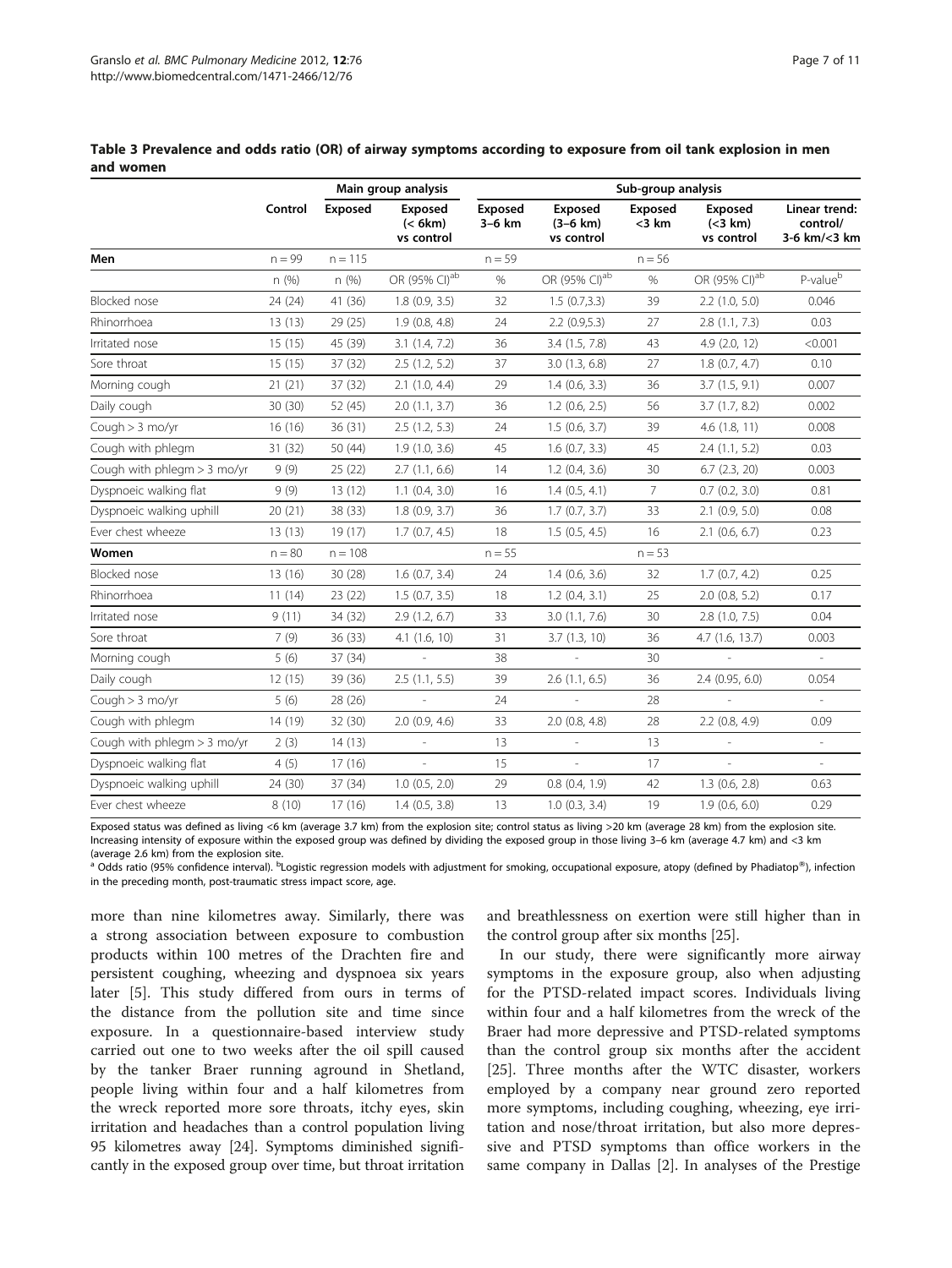|                                                  |                       | Daily cough              |                                   |  |
|--------------------------------------------------|-----------------------|--------------------------|-----------------------------------|--|
|                                                  |                       | Men                      | Women<br>OR (95% CI) <sup>a</sup> |  |
|                                                  |                       | OR (95% CI) <sup>a</sup> |                                   |  |
| Distance between home address and explosion site | $>20$ km              | 1.0                      | 1.0                               |  |
|                                                  | 3-6 km                | $1.2$ (0.6, 2.5)         | 2.6(1.1, 6.5)                     |  |
|                                                  | $<$ 3 km              | 3.7(1.7, 8.2)            | 2.4(1.0, 6.0)                     |  |
| Smoking                                          | Present vs ex/never   | 2.9(1.4, 5.7)            | 3.5(1.5, 8.0)                     |  |
| Occupational exposure                            | High vs low           | $1.2$ (0.6, 2.3)         | 1.3(0.4, 4.8)                     |  |
| Atopy                                            | Phadiatop® pos vs neg | 2.3(1.1, 5.0)            | 2.6(1.1, 3.6)                     |  |
| Infection in the preceding month                 | Yes vs no             | 1.8(0.9, 3.4)            | 1.7(0.8, 3.6)                     |  |
| Impact score                                     | $\geq$ 22 vs < 22     | 3.5(0.8, 6.1)            | $2.1$ (0.5, 8.9)                  |  |
| Age                                              | Continuous            | 1.03(1.00, 1.05)         | 1.00 (0.98, 1.03)                 |  |

# <span id="page-7-0"></span>Table 4 Logistic regression models for daily cough among men and women after the oil tank explosion

<sup>a</sup> Odds ratio (95% confidence interval).

oil spill study, a significantly higher risk of lower respiratory tract symptoms was found among fishermen who took part in clean-up activities, after adjustments were made for reported anxiety and participants believing that the exposure had affected their health [[6\]](#page-9-0). The same adjustments were made in the survey of residents seven weeks after the grounding of the oil tanker Sea Empress, where residents showed more symptoms, including runny noses, sore throats and coughs than a control group [[26\]](#page-10-0).

The exposed participants in our study had significantly lower lung function and more spirometric airway obstruction. This has not been found or analysed in previous studies of lung function after similar accidents. When comparing exposed and control groups, lung function was not significantly different in connection with the Drachten fire [[5\]](#page-9-0), among residents living around ground zero, NY [\[3](#page-9-0)], and in the Prestige oil spill studies [\[7\]](#page-9-0).

As this was a cross-sectional study and the population was not examined before the explosion, it is difficult to know whether the higher frequency of airway symptoms, lower lung function and signs of airway obstruction in the exposed group were caused by pollution from the oil tank explosion or by other factors. The contamination from the explosion consisted of different hydrocarbon compounds mixed with sulphur products, and the pollution in the area lasted for two years. However, information about concentration levels of air pollutants in the area was scarce, and the exposure level was probably low. Previous studies have shown bronchial effects of sulphur dioxide [\[27,28\]](#page-10-0), and people exposed to malodorous sulphuric air pollution including hydrogen sulphide and mercaptans as a result of living near pulp mills reported more coughing, pharyngeal irritation, breathing problems and eye symptoms than control groups living in a non-polluted community [[29](#page-10-0)]. Thus, it seems plausible that the findings could be related to air pollution.

|  |  | Table 5 Lung function measures according to exposure from oil tank explosion |
|--|--|------------------------------------------------------------------------------|
|  |  |                                                                              |

|                                                   | Control      | <b>Exposed</b> | Difference between exposed and control           |  |
|---------------------------------------------------|--------------|----------------|--------------------------------------------------|--|
|                                                   | $n = 162$    | $n = 193$      |                                                  |  |
|                                                   | AM $(SD)^a$  | AM $(SD)^a$    | AM difference <sup>a</sup> (95% CI) <sup>b</sup> |  |
| $FEV1$ (mL)                                       | 3437 (860)   | 3273 (915)     | $-123 (-232, -14)$                               |  |
| $FEV1%$ predicted                                 | 92.9 (13.6)  | 89.5 (15.1)    | $-2.5$ ( $-5.5$ , 0.5)                           |  |
| FVC (mL)                                          | 4486 (1046)  | 4248 (1076)    | $-173 (-297, -50)$                               |  |
| FVC % predicted                                   | 99.7 (11.9)  | 96.3 (13.4)    | $-3.1$ $(-5.9, -0.4)$                            |  |
| FEV <sub>1</sub> /FVC ratio                       | 0.767(0.072) | 0.766(0.083)   | $-0.001$ (0.014, 0.013)                          |  |
|                                                   | n(%)         | n(%)           | Odds ratio (95% CI) <sup>d</sup>                 |  |
| Airway obstruction <sup>c</sup> before salbutamol | 8(5)         | 21(11)         | 2.5(1.0, 6.2)                                    |  |
| Airway obstruction <sup>c</sup> after salbutamol  | 5(3)         | 15(8)          | $3.1$ (0.98, 9.6)                                |  |

Exposed status was defined as living <6 km (average 3.7 km) from the explosion site; control status as living >20 km (average 28 km) from the explosion site<br><sup>a</sup> Arithmetic mean (Standard deviation). <sup>b</sup> Arithmetic mean dif models adjusted for smoking, occupational exposure, atopy (defined by Phadiatop®), infection in the preceding month, height, age and gender (models for FEV1% predicted and FVC% predicted not adjusted for height, age and gender). <sup>c</sup> Airway obstruction defined as FEV<sub>1</sub>/FVC < 0.70 and FEV<sub>1</sub>% predicted <0.80. <sup>d</sup> Odds ratio (95% confidence interval) between exposed group and control group from logistic regression models with adjustment for smoking, occupational exposure, atopy (defined by Phadiatop®), infection in the preceding month, age and gender.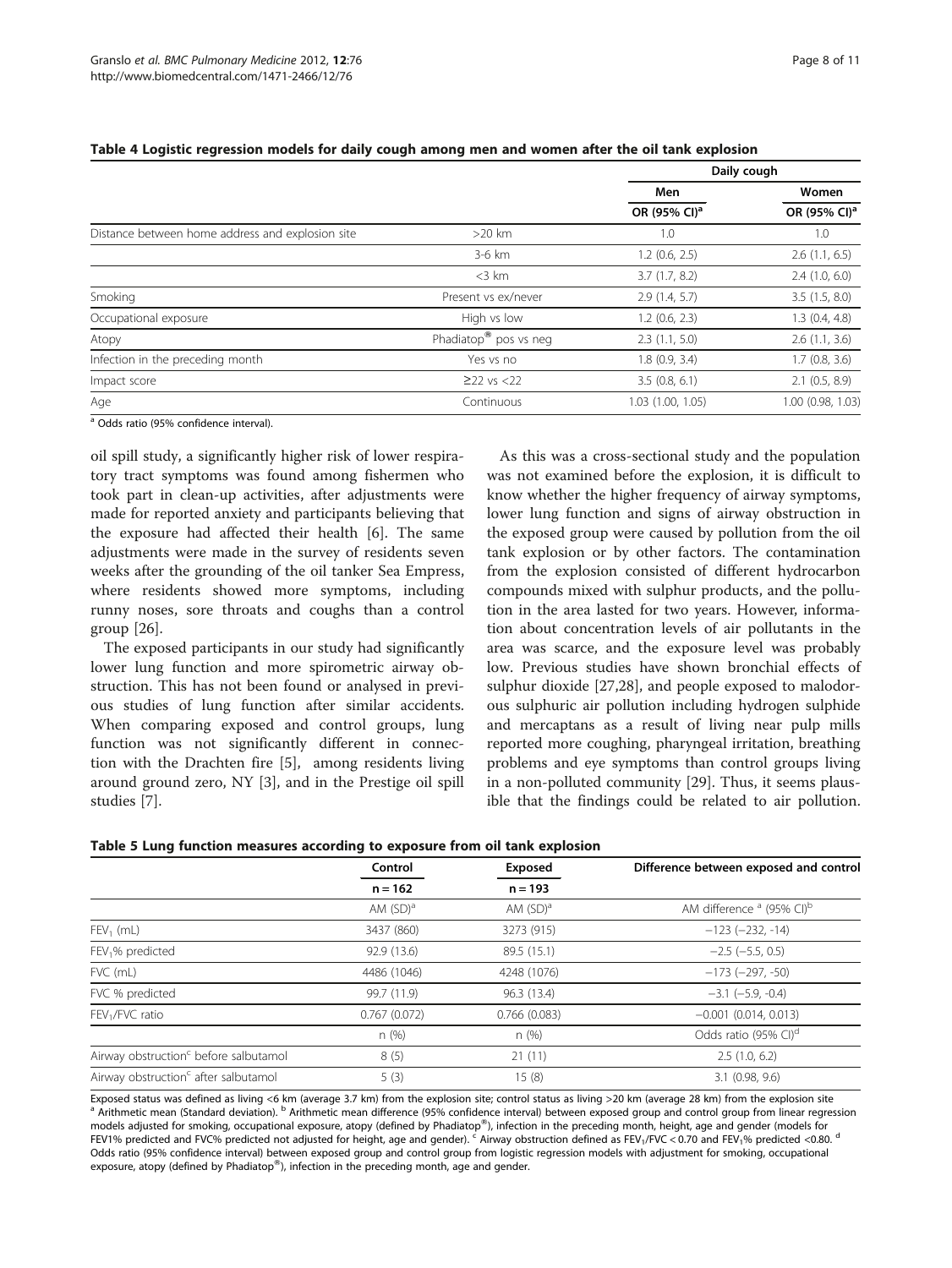|                                                   |             |              | Difference between<br>exposed <6 km<br>and control | Difference between<br>exposed 3-6km<br>and control | Difference between<br>exposed <3 km<br>and control |
|---------------------------------------------------|-------------|--------------|----------------------------------------------------|----------------------------------------------------|----------------------------------------------------|
| Men                                               | $n = 91$    | $n = 99$     |                                                    |                                                    |                                                    |
|                                                   | AM $(SD)^a$ | AM $(SD)^a$  | AM difference (95% CI) <sup>b</sup>                | AM difference (95% CI) <sup>b</sup>                | AM difference (95% CI) <sup>b</sup>                |
| $FEV1$ (mL)                                       | 3860 (827)  | 3746 (843)   | $-137 (-307, 32)$                                  | $-87 (-336, 161)$                                  | $-194 (-406, 18)$                                  |
| FEV <sub>1</sub> % predicted                      | 90.7 (13.8) | 88.5 (14.9)  | $-1.6$ ( $-5.7$ , 2.5)                             | $-0.6$ ( $-6.6$ , 5.4)                             | $-2.7$ ( $-8.8$ , 3.5)                             |
| FVC (mL)                                          | 5125 (843)  | 4902 (880)   | $-242 (-435, -50)$                                 | $-212 (-497, 73)$                                  | $-275 (-569, 18)$                                  |
| FVC% predicted                                    | 99.5 (11.8) | 96.1 (13.0)  | $-3.7$ $(-7.4, 0.0)$                               | $-2.4 (-7.9, 3)$                                   | $-5.1$ $(-10.6, 0.5)$                              |
| FEV <sub>1</sub> /FVC ratio                       | 0.75(0,08)  | 0.76(0,08)   | $0.01$ $(-0.01, 0.03)$                             | $0.02$ ( $-0.01$ , $0.05$ )                        | $0.00 (-0.02, 0.03)$                               |
|                                                   | n(%)        | n(%)         |                                                    |                                                    |                                                    |
| Airway obstruction <sup>c</sup> before salbutamol | 5(6)        | 14(14)       |                                                    |                                                    |                                                    |
| Airway obstruction <sup>c</sup> after salbutamol  | 4(4)        | 9(9)         |                                                    |                                                    |                                                    |
| Women                                             | $n = 71$    | $n = 94$     |                                                    |                                                    |                                                    |
|                                                   | AM $(SD)^a$ | AM $(SD)^a$  | AM difference (95% CI) <sup>b</sup>                | AM difference (95% CI) <sup>b</sup>                | AM difference (95% CI) <sup>b</sup>                |
| $FEV1$ (mL)                                       | 2896 (543)  | 2775 (700)   | $-99 (-235, 37)$                                   | $-206 (-402, -10)$                                 | $5(-190, 199)$                                     |
| FEV <sub>1</sub> % predicted                      | 95.7 (12.8) | 90.6 (15,4)  | $-3.5$ $(-8.1, 1.1)$                               | $-7.2$ ( $-13.9$ , $-0.5$ )                        | $0.0$ (-6.6, 6.5)                                  |
| FVC (mL)                                          | 3667 (625)  | 3567 (807)   | $-92(-250, 87)$                                    | $-252(-478,-27)$                                   | 66 (-158, 289)                                     |
| FVC% predicted                                    | 99.8 (12,2) | 96.6 (13.8)) | $-1.6$ (-6.4, 3.2)                                 | $-6.5$ ( $-12.6$ , $-0.4$ )                        | $1.0$ (-5.0, 7.0)                                  |
| FEV <sub>1</sub> /FVC ratio                       | 0.80(0.06)  | 0.77(0.09)   | $-0.01$ $(-0.3, 0.01)$                             | $-0.01$ $(-4.2, 2.3)$                              | $-1.4$ (-4.6, 1.9)                                 |
|                                                   | n(%)        | n(%)         |                                                    |                                                    |                                                    |
| Airway obstructionc before salbutamol             | 3(4)        | 7(7)         |                                                    |                                                    |                                                    |
| Airway obstructionc after salbutamol              | 1(2)        | 6(6)         |                                                    |                                                    |                                                    |

<span id="page-8-0"></span>

Exposed status was defined as living <6 km (average 3.7 km) from the explosion site; control status as living >20 km (average 28 km) from the explosion site.<br>Increasing intensity of exposure was defined by dividing the exp <sup>a</sup> Arithmetic mean (Standard deviation). <sup>b</sup> Arithmetic mean difference (95% confidence interval) between exposure groups and control group from linear regression models adjusted for smoking, occupational exposure, atopy (defined by Phadiatop®), infection in the preceding month, height and age (models for FEV<sub>1</sub>% predicted and FVC% predicted not adjusted for height and age). <sup>c</sup> Airway obstruction defined as FEV<sub>1</sub>/FVC < 0.70 and FEV<sub>1</sub>% predicted <0.8.

However, there may have been air pollution from other sources before the event, such as from the ordinary industrial activity in the industrial harbour. This cannot be assessed in the present study, as we have no information about the health of the population before the explosion. This study took part in two rural municipalities with no other industrial emission sites than the industrial harbour, with generally low road traffic and without town or city in the neighbourhood.

Strengths of our study are that both exposed and control individuals were recruited from the same municipalities, and that the groups were comparable except for their relationship to the accident site. The variables indicating socioeconomic and demographic conditions confirmed that the groups were highly comparable. The few factors that were different were adjusted for in the analyses. We used present smoking as a factor for the effect of smoking on the airways. Pack years might have been a better measure, but we did not have this information. However, years of smoking and present cigarettes smoked per day among smokers were not significantly different between the groups.

The low response rate in the control group may have resulted in selection bias, but we do not know whether this could have influenced the two groups differentially. The majority of the non-responders were younger people, especially younger men. In the examined municipalities, some individuals stay away from their homes for days at a time because of working or studying elsewhere. They could have been among the healthier nonresponders and thus have contributed to lower odds ratio in the study than expected in the total population. Some anticipate more health problem among nonresponders [[30](#page-10-0)]. If so, we would have expected lower odds ratios than registered in this study.

# **Conclusions**

Individuals who lived near the industrial harbour where two tanks with a heterogeneous mixture of sulphuric hydrocarbons exploded and caught fire in May 2007 had more upper and lower airway symptoms, lower lung function and more airway obstruction than a comparable control group one and a half years after the accident. Both pollution from the accident and the industrial activities in the industrial harbour may have contributed. A follow-up study of the population in question will be performed to investigate long-term consequences of the accident. The findings add to reports on how industrial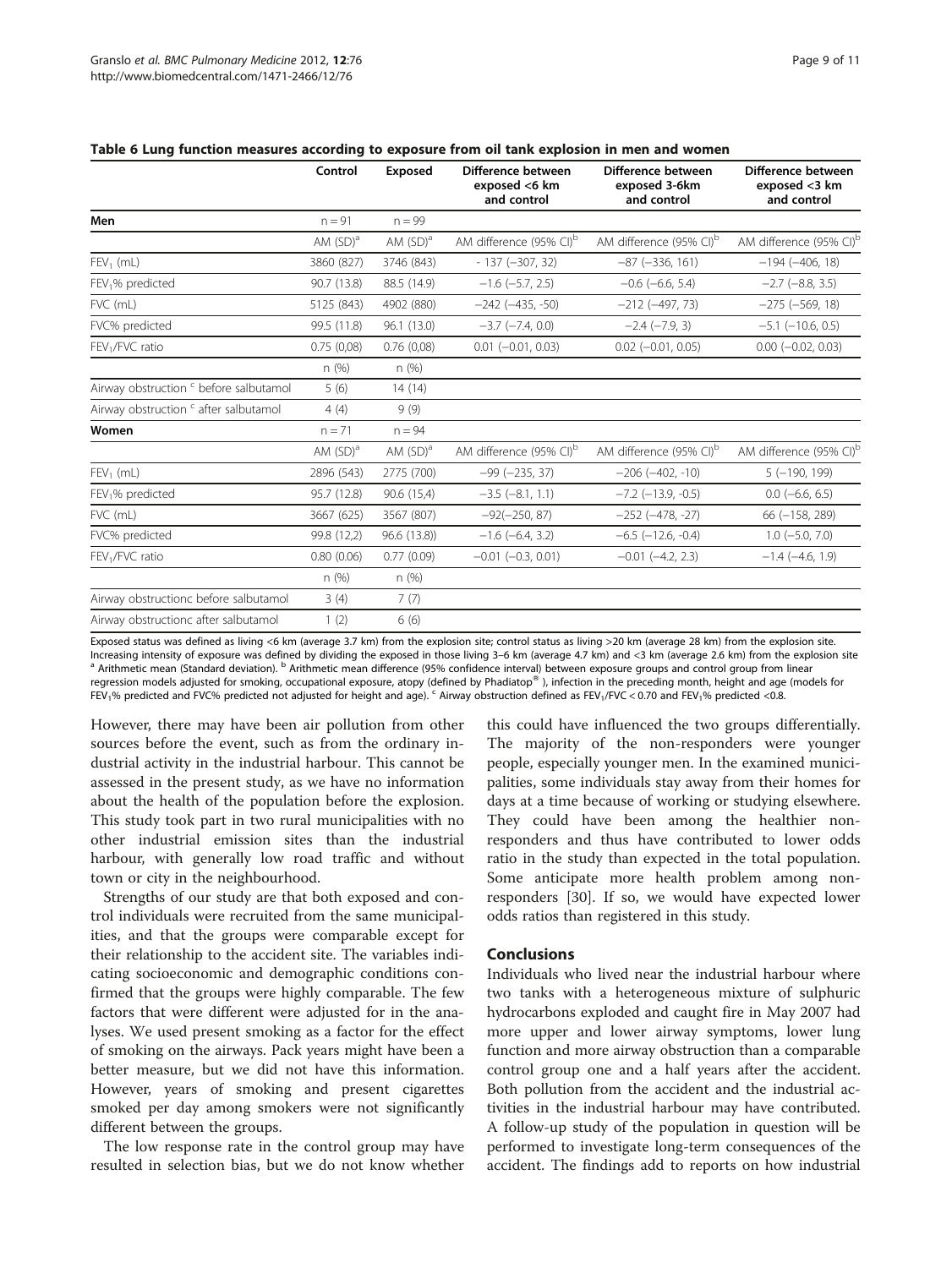<span id="page-9-0"></span>accidents may have health consequences for the general population living near an industrial plant in an otherwise rural area. Industrial planning must include the health concern of the general population also in case of accidents.

# Additional file

[Additional file 1:](http://www.biomedcentral.com/content/supplementary/1471-2466-12-76-S1.docx) Airway symptoms and lung function measures according to oil tank explosion among Phadiatop® positive and negative for exposed related to controls. Table 1 in on-line repository. Prevalence of airway symptoms among exposed and control subjects  $\geq$ 18 years old stratified on Phadiatop® negative and positive, and odds ratios for exposed with controls as reference. Table 2 in on-line repository. Spirometry results among exposed and control subjects ≥18 years old stratified on atopy status;  $\overline{P}$  hadiatop<sup>®</sup> negative and positive, and adjusted mean difference between exposed and controls.

#### Abbreviations

FVC: Forced vital capacity; FEV<sub>1</sub>: %predicted Forced expiratory volume in one second; IES-R: Impact of Event Scale- Revised; GOLD: The Global Initiative for Chronic Obstructive Lung Disease.

#### Competing interests

All authors declared that they have no competing interest.

#### Authors' contributions

JTG contributed in designing and data collection, undertook the analyses, drafted and revised the manuscript after consultation with the other authors. MB, BEM, ÅI, BEH; NM contributed to the study design and revised and approved the manuscript. BEH and NM took part in data collection and ÅI in statistical analyses. CS revised and approved the manuscript. All authors read and approved the final manuscript.

#### Acknowledgments

The authors are grateful to Berit Johannessen, Arnt Troland, Anne Kari Mjanger, the MDs Svein Gunnar Sivertsen and Eivind A.S. Steinsvik, the administration and local physicians of Gulen and Masfjorden municipalities, the administration and staff of the laboratory of Haukeland University hospital, and the people who participated in this study

#### Funding

The study was funded by the Ministry of Health and Care Services, Norway and Haukeland University Hospital, Bergen

#### Author details

<sup>1</sup>Department of Occupational Medicine, Haukeland University Hospital, Bergen, Norway. <sup>2</sup>Department of Public Health and Primary Health Care, University of Bergen, Bergen, Norway. <sup>3</sup>Institute of Medicine, University of Bergen, Bergen, Norway.

#### Received: 13 January 2012 Accepted: 5 December 2012 Published: 12 December 2012

#### References

- Tande RM, Norman T, Asheim TK, Midtbø M, Berg AL: Rapport om helseplagar i Gulen og Masfjorden kommunar etter ulukka i Vest Tank sitt anlegg i Sløvåg 24.05.2007.; 2008. (Report in Norwegian); 2008. Available at [http://www.helse- bergen.no/fagfolk/temasider/sloevaagundersokinga/](http://www.helse-%20bergen.no/fagfolk/temasider/sloevaagundersokinga/Documents/rapportar/Gulen%20og%20Masjorden%20kommunehelserapport.pdf) [Documents/rapportar/Gulen%20og%20Masjorden%](http://www.helse-%20bergen.no/fagfolk/temasider/sloevaagundersokinga/Documents/rapportar/Gulen%20og%20Masjorden%20kommunehelserapport.pdf) [20kommunehelserapport.pdf](http://www.helse-%20bergen.no/fagfolk/temasider/sloevaagundersokinga/Documents/rapportar/Gulen%20og%20Masjorden%20kommunehelserapport.pdf) Last accessed 11-12-2012.
- 2. Trout D, Nimgade A, Mueller C, Hall R, Earnest GS: Health effects and occupational exposures among office workers near the world trade center disaster site. J Occup Environ Med 2002, 44:601-605.
- Reibman J, Lin S, Hwang SA, Gulati M, Bowers JA, Rogers I, Berger KI, Hoerning A, Gormez M, Fitzgerald EF: The world trade center residents' respiratory health study; new- onset respiratory symptoms and pulmonary function. Environ Health Perspect 2005, 113:406–411.
- 4. Lin S, Reibman J, Bowers JA, Hwang S-A, Hoerning A, Gomez MI, Fitzgerald EF: Upper respiratory symptoms and other health effects among residents living near the world trade center site after September 11, 2001. Am J Epidemiol 2005, 162:499–507.
- 5. Greven F, Kerstjens HAM, Duijm F, Eppinga P, de Meer G, Heederik D: Respiratory effects in the aftermath of a major fire in a chemical waste depot. Scand J Work Environ Health 2009, 35:368–375.
- 6. Zock JP, Rodriguez-Trigo G, Pozo-Rodrigues F, Barberà JA, Bousso L, Torralba Y, Antó JM, Gómez FP, Fuster C, Verea H: Prolonged respiratory symptoms in clean-up workers of the prestige oil spill. Am J Respir Crit Care Med 2007, 176:610–616.
- 7. Rodríguez-Trigo G, Zock JP, Pozo-Rodrigues F, Gómez FP, Monyarch G, Bouso L, Coll MD, Verea H, Antó JM, Fuster C, Barberà JA: l. Health changes in fishermen 2 years after the clean-up of the prestige oil spill. Ann Intern Med 2010, 153:489–498.
- 8. Vasterman P, Yzermans CJ, Dirkzwager AJE: The role of the media and media hypes in the aftermath of disasters. Epidemiol Rev 2005, 27:107–114.
- 9. Eid J, Larsson G, Johnsen BH, Laberg JC, Bartone BT, Carlstedt B: Psychometric properties of the Norwegian impact of event scale- revised in a non-clinical sample. Nord J Psychiatr 2009, 63:426–432.
- 10. Rasmussen S: Luftprøver for analyse av svovelholdige forbindelser og løsemidler-Vest Tank. Bergen, Norway: Rapport X-lab; 2007. Report in Norwegian.
- 11. American Thoracic Society-Division of Lung Diseases: Recommended respiratory disease questionnaires for use with adults and children in epidemiological research (ATS-DLD-78-A). American Thoracic Society.; 1978. http://www.thoracic.org/statements/index.php Last accessed 11-12-2012.
- 12. Wasserfallen JB, Gold K, Schulman KA, Baraniuk JN: Development and validation of a rhinoconjunctivitis and asthma symptom score for use as an outcome measure in clinical trials. J Allergy Clin Immunol 1997, 100:16–22.
- 13. Miller MR, Hankinson J, Brusasco F, Burgos F, Casaburi R, Coates A, Crapo R, Enright P, van der Grinten CP, Gustafsson P, Jensen R, Johnson DC, Maclntyre N, Mckay R, Navajas D, Pedersen OF, Pellegrino R, Viegi G, Wanger J: Standardisation of spirometry. Series "ATS/ERS task force: standardisation of lung function testing. Eur Respir J 2005, 26:319–338.
- 14. American Thoracic Society: Standardization of spirometry, 1994 update. Am J Resp Crit Care Med 1995, 152:1107–1136.
- 15. Gulsvik A, Tosteson T, Bakke P, Humerfelt S, Weiss ST, Speizer FE: Expiratory and inspiratory forced vital capacity and one-second forced volume in asymptomatic never- smokers in Norway. Clin Physiol 2001, 6:648-660.
- 16. Pellegrino R, Viegi G, Brusasco V, Crapo RO, Burgos F, Casaburi R, et al: Interpretive strategies for lung function tests. Eur Respir J 2005, 26:948–968.
- 17. Rabe KF, Hurd S, Anzueto A, Barnes PJ, Buist SA, Calverley P, et al: Global strategy for the diagnosis, management and prevention of chronic obstructive pulmonary disease. Am J Respir Crit Care Med 2007, 176:532–555.
- 18. Weiss DS, Marmar CR: The impact of event scale- revised. In Assessing psychological trauma and PTDS: a handbook for reactioners. Edited by Wilson JP, Keane TM. New York: Guilford Press; 1997:399–411.
- 19. Creamer M, Bell R, Failla S: Psychometric properties of the impact of event scale-revised. Behav Res Ther 2003, 41:1489–1496.
- 20. Rash CJ, Coffey SF, Baschnagel JS, Drobes DJ, Saladin ME: Psychometric properties of the IES-R in traumatized substance dependent individuals with and without PTSD. Addict Behav 2008, 33:1039–1047.
- 21. Statistics Norway: Standard classification of occupations. Oslo-Kongsvinger: Official Statistics of Norway; 1999.
- 22. Skorge TD, Eagan TML, Eide GE, Gulsvik A, Bakke PS: Occupational exposure and incidence of respiratory disorders in a general population. Scand J Work Environ Health 2009, 35:454–460.
- 23. DeCoster J, Iselin A-M R, Gallucci M: A conceptual and empirical examination of justifications for dichotomization. Psychol Meth 2009, 14:349–366.
- 24. Campbell D, Cox D, Crum J, Foster K, Christie P, Brewster D: Initial effects of the grounding of the tanker braer on health in Shetland. BMJ 1993, 307:1251–1255.
- 25. Campbell D, Cox D, Crum J, Foster K, Riley A: Later effects of grounding of tanker braer on health in Shetland. BMJ 1994, 309:773–774.